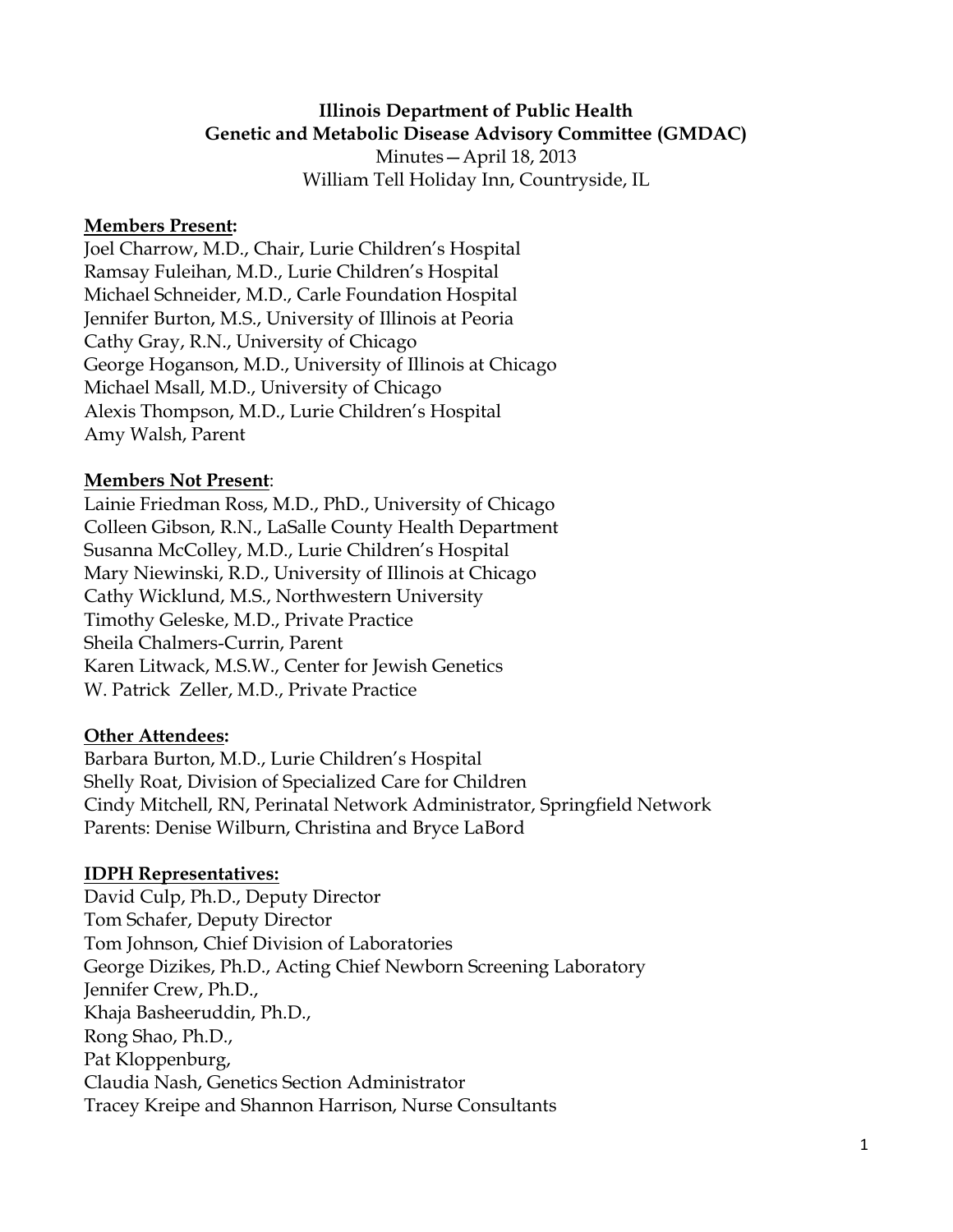#### **Introductions and Announcements**

The meeting was called to order at 10:45 a.m. Dr. Joel Charrow and Claudia Nash informed attendees that rainy weather and area flooding had prevented several members and interested individuals from attending, therefore a quorum was not achieved. Information was reviewed but no action was taken due to lack of a majority of members present. .

#### **Approval of Minutes – November 15, 2012 Meeting**

The minutes of the November 15, 2012 fall meeting were included in the meeting folders. Formal discussion and approval was postponed until the fall 2013 meeting.

### **Committee Vacancies**

Three members are resigning due to retirement or new jobs. Cathy Gray, RN, Colleen Gibson, RN and Praveen Kumar, M.D were acknowledged for their service to the Committee and wished well by the meeting attendees. Cathy brought with her Cindy Mitchell, Springfield Perinatal Network Administrator, as a nominee for the hospital nurse appointment. Claudia Nash stated there were now a total of four (4) vacancies: Pathologist, neonatologist, hospital nurse and public health representative. Recommendations for new members to fill the openings were encouraged and may be submitted to Claudia.

#### **Subcommittee Reports**

### **Newborn Screening and Laboratory Subcommittee (NSLS)**

A copy of the NSLS February 27, 2013 meeting minutes was provided to members, and Dr. George Hoganson summarized the meeting for the group. The subcommittee continues to meet quarterly to review lab operations and reporting. The lab has been using a new CF DNA mutation panel and a few new mutations have been flagged as benign polymorphisms. Dr. Hoganson and the lab are concerned with causing unnecessary parental anxiety and referrals because of reporting these seemingly benign mutations. The subcommittee will consult with the CF Collaborative to further discuss this issue. The lab will participate in a regional CF quality improvement project with Dr. Phil Farrell of the University of Wisconsin, with many of the details still to be determined. Dr. George Dizikes stated the lab is considering dried blood spot storage and the many considerations which would be required including controlling conditions, equipment, staffing, and storage areas.

### **Lysosomal Storage Diseases Subcommittee (LSDS)**

Dr. Barbara Burton stated the subcommittee has not had any recent meetings but will convene May 17, 2013 at Lurie Children's Hospital. An agenda was provided and invitation extended to anyone who is interested in LSD implementation. Dr. Kathy Grange from Washington University in St. Louis will describe LSD screening that has been occurring in the state of Missouri.

### **Critical Congenital Heart Disease (CCHD) Work Group**

Cathy Gray informed members that the Illinois CCHD Work Group has met for approximately eighteen months and accomplished its goals to establish a screening protocol, data collection tool, follow-up protocol, education for providers and parents, and to review additional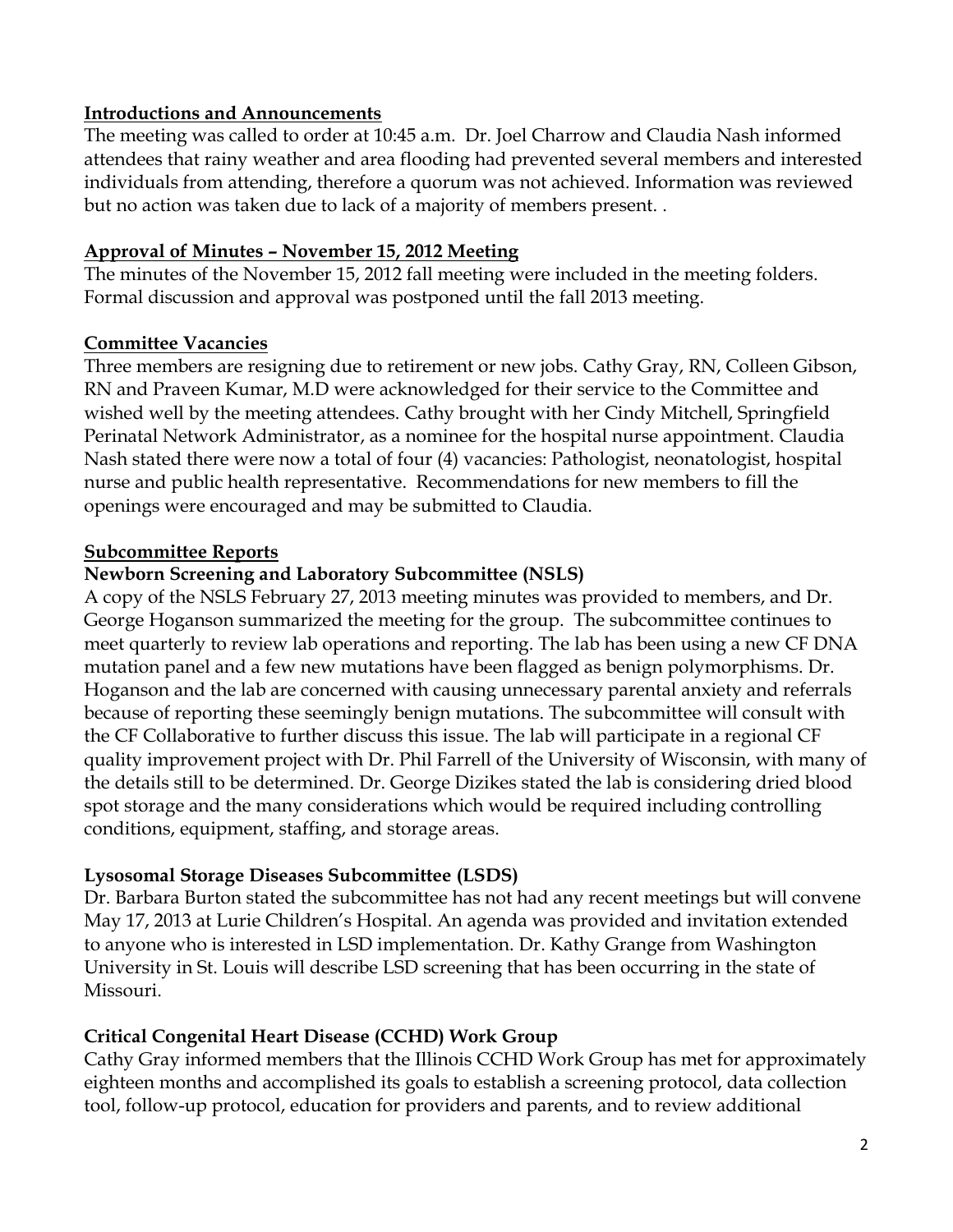considerations. These resources have been distributed to all Illinois birthing hospitals, and many have already begun screening. The work group recommended that IDPH be supportive of Illinois CCHD Legislation and specifically Representative Gabel's House Bill (HB) 2661. Tom Schafer stated that Senator Steans is also supportive of CCHD and will endorse the bill in the senate and add some amended language that will "clean-up" some language currently in the Act. Copies of HB 2661 were distributed to meeting attendees per request. Dr. Hoganson offered additional changes to the bill as written. HB 2661 has been endorsed by American Heart Association, the March of Dimes and Illinois Hospital Association.

## **Cystic Fibrosis (CF) Collaborative**

Tracey Kreipe discussed the efforts of the Collaborative to review CF statewide screening and diagnostic data and to reduce the percentage of sweat tests with quantity not sufficient (QNS) results, which is nationally recommended to be no greater than 10 percent. Recent discussion among Collaborative participants via monthly meetings and a listserv has been regarding the implementation of the new CF panel and reporting of benign mutations. Jennifer Burton informed attendees of a recent case involving F508C which is a non-disease causing mutation by itself but when paired with specific other mutations may have variable clinical consequences such as congenital bilateral absence of vas deferens (CBAVD) according to Dr. Susanna McColley. Tracey encouraged future discussion among IDPH Lab, NSLS and the Collaborative to address concerns about the above and to determine whether reporting some mutations may be unnecessary. Dr. McColley is also reapplying to the CF Foundation for continued funding on behalf of the CF Collaborative to examine health outcomes.

## **Newborn Screening Expansion Subcommittee (NSES)**

Claudia Nash reported the NSES has not met since the last full committee meeting in 2011 and there have been no formal proposals for additional disorders to be added at this time, although there has been interest expressed by a parent for adrenoleukodystrophy to be considered.

## **Update: Timeline for Implementation of Expanded Testing** – **Lysosomal Storage Disorders (LSD) and Severe Combined Immunodeficiency (SCID)**

Dr. Khaja Basheruddin provided a presentation on progress made by the IDPH lab with regard to LSD testing, and stated that they anticipate full scale, statewide implementation by July 2014. Following the LSD presentation, Dr. Jennifer Crew explained the current status of SCID implementation and projected a similar full scale, statewide screening timeline by July 2014. Both individuals stated remaining hurdles for implementation include equipment procurement issues, finalizing validation studies, data collection and pilot testing. Immunologists have been identified for SCID referrals, and the University of Chicago, Lurie Children's Hospital and St. Louis Children's Hospital are currently recognized as pediatric bone marrow transplant centers.

## **IDPH Report**

## **Newborn Screening Laboratory**

Dr. George Dizikes reported that he has accepted the Newborn Screening Laboratory Section Chief position and will continue with some of his other duties as CLIA manager as well. A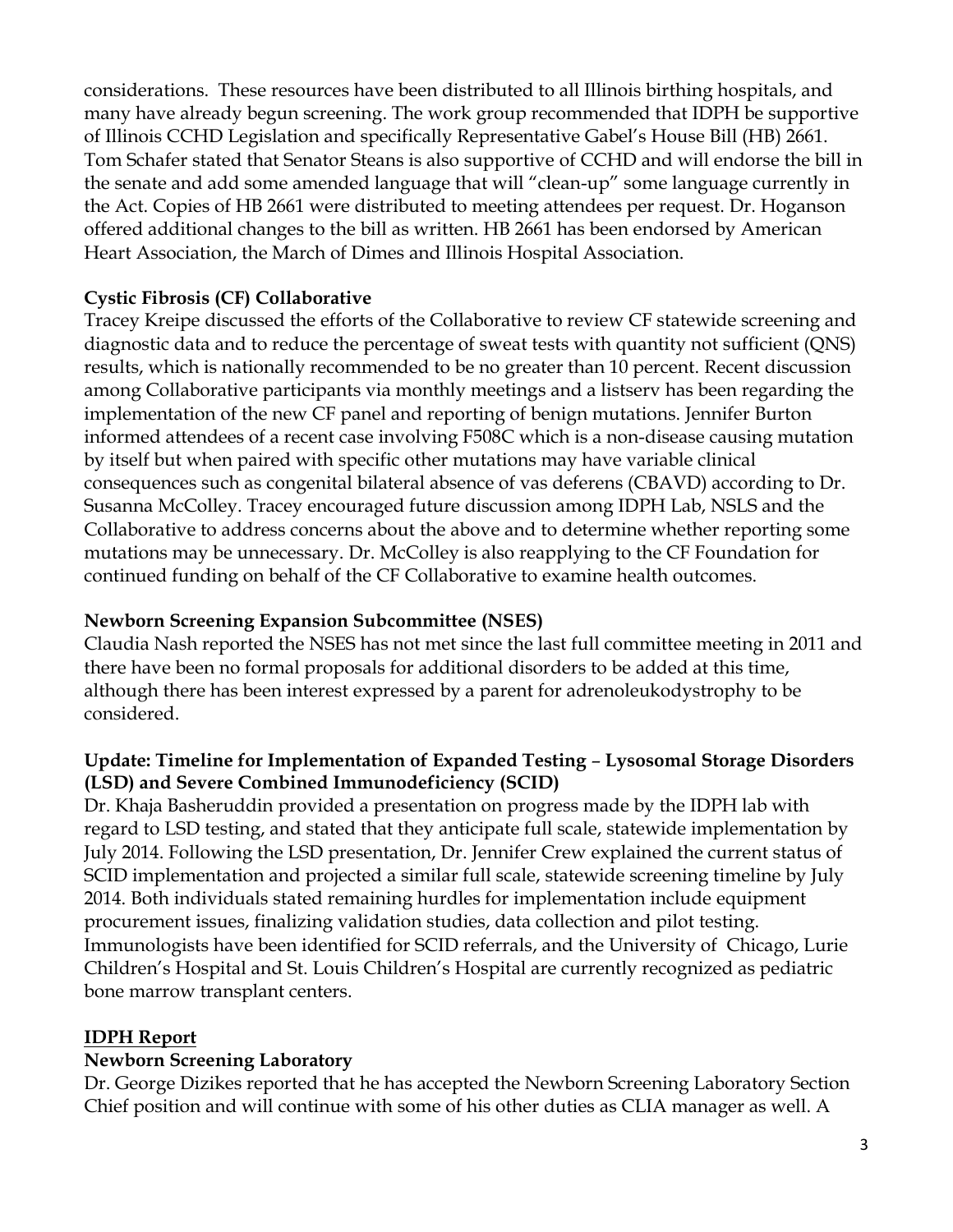total of 40,502 newborn screening specimens were tested between January–March 2013 with average turnaround time between 3.5-5.3 days depending on the assay. NeoBase MS/MS test validation for a non-derivatized sample preparation continues with approximately 19,000 specimens tested to date. Hector Diaz, lab supervisor, completed an analysis of 2012 calendar year galactosemia data and the impact of humidity on enzyme activity. He concluded that the increase in false positive results was directly related to humidity during warm summer months. Dr. Dizikes proposed the use of a desiccant when shipping specimens. Dr. Charrow asked if the lab would be able to submit aggregate data to the R4S, Region 4 database and Dr. Dizikes agreed that SCID and data regarding other disorders would be entered.

### **Newborn Screening Follow-Up Program**

Tracey Kreipe reported staff continues to facilitate monthly meetings of the CF Collaborative, the quarterly Newborn Screening Laboratory Subcommittee, and as needed the Newborn Screening Expansion Subcommittee. In addition, staff participated in monthly national conference calls regarding SCID implementation, and hemoglobinopathy screening, as well as in Region 4 Genetics Collaborative workgroups regarding long-term follow-up and endocrine disorders. A Hematology Collaborative will begin May 2013 with the purpose of providing a venue for discussion among credentialed Illinois pediatric hematologists and other medical professionals to improve follow-up coordination efforts with IDPH Newborn Screening and Genetics Program. Two Community Health Centers (CHCs), PCC Community Wellness and Friend Family Health Centers have designated individuals to be the NBS Coordinator for their institution. IDPH is actively seeking additional health centers to follow suit and designate a newborn screening coordinator which will better facilitate management of abnormal screening results, follow-up screenings, specialist referrals and education for parents and providers.

Shannon Harrison informed attendees that the Newborn Screening Follow up Program still has three staff vacancies. She also stated that the Critical Congenital Heart Disease Work Group has concluded its efforts and finalized their report which includes a recommended screening protocol and data collection tool. Shannon also reported that she is actively working with the Region 4 Genetics Collaborative and requested the Illinois Chapter of the American Academy of Pediatrics distribute a statewide survey to primary care pediatricians to assess their practice of collecting family health history.

### **Genetics Program Grantees**

For fiscal year 2014, Claudia Nash stated IDPH is providing funding to sixty-two agencies for services related to genetic counseling, sickle cell disease and local health departments for case follow-up and referrals. Two additional grants are direct appropriations from general revenue funds; the Comprehensive Sickle Cell Clinical Care Program through the University of Illinois at Chicago Sickle Cell Center and Project Safe Sleep Education and Outreach through Sudden Infant Death Services of Illinois, Inc. (SIDS of Illinois). New legislation this year required IDPH to develop a formula for awarding grants to improve grantee accountability. Many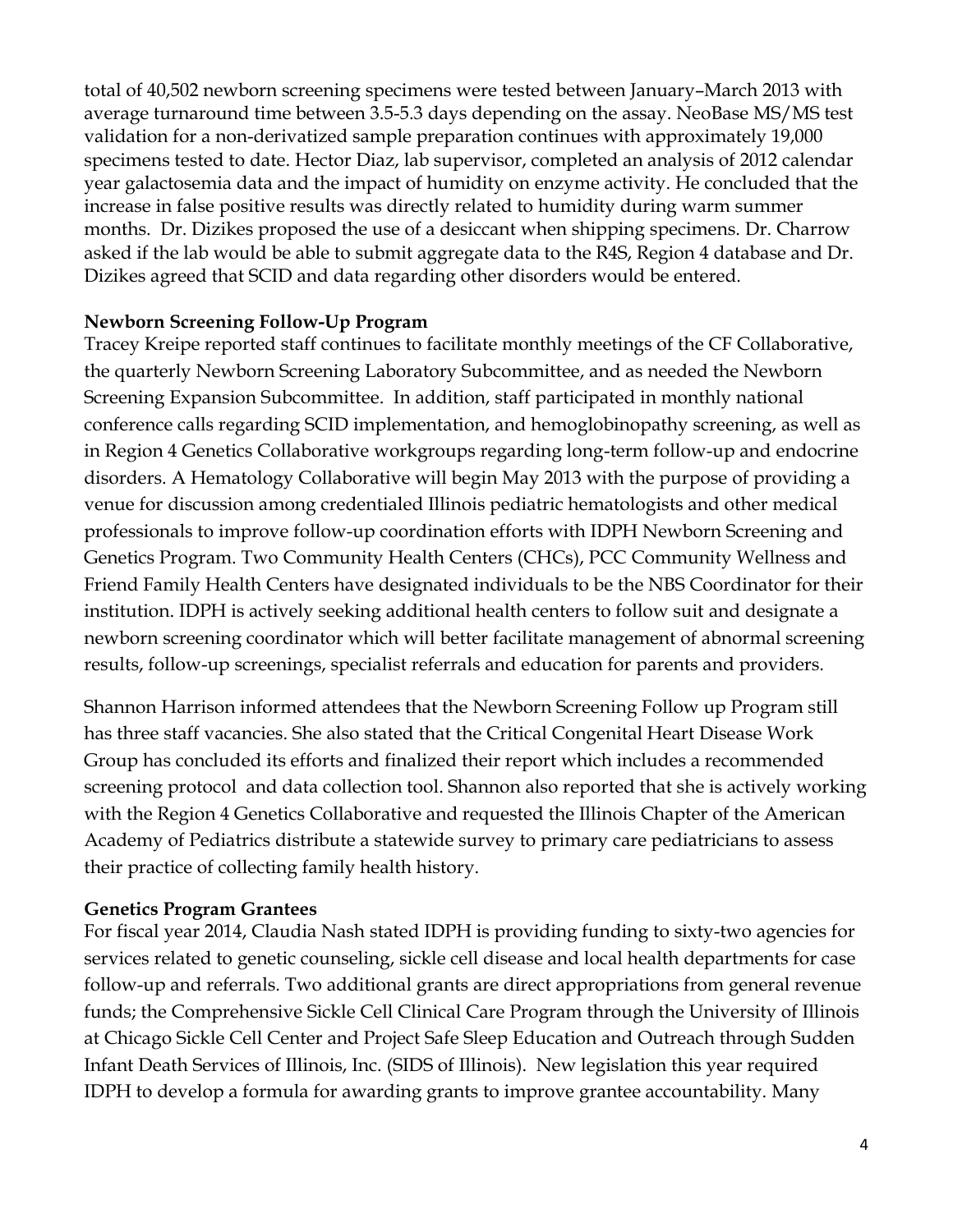IDPH Programs experienced reductions in grant funding, however, NBS and Genetics was fortunate to keep most grantees at relatively level funding for the upcoming fiscal year.

## **SIDS Program**

Claudia Nash reported on the SIDS/Infant Mortality Program. The IDPH Center for Health Statistics most current data was provided from 2009, which indicates the number of SIDS related deaths had decreased, as had the birth rate. Accidental suffocation continues to be a significant cause of infant death. SIDS of Illinois is currently providing education regarding safe sleep and risk reduction across the state to daycare providers.

## **Educational Activities**

Shannon Harrison reported that she is sending monthly educational emails to all Illinois birthing hospitals regarding newborn screening and to local public health departments regarding various topics related to genetics, newborn screening, and SIDS. Current newborn screening fact sheets are in development for Lynch Syndrome (consumer and provider versions) and congenital hypothyroidism. Changes to the Newborn Screening Practitioner's Manual to include information on LSDs and SCID have been completed. A new staff data system procedure manual and a policy and procedure manual for the entire Genetics Section is being developed. Denise Wilburn inquired about the galactosemia information provided by IDPH. Tracey Kreipe stated that a provider fact sheet and metabolic specialist list is sent to primary care providers, pediatricians and hospitals with all NBS reports that are borderline or positive for galactosemia. Denise and Amy Walsh suggested that IDPH consider development of a parent fact sheet that explains abnormal NBS results in general terms and a second parent fact sheet that is disorder specific.

## **Reports from Partners:**

## **Center for Jewish Genetics**

Shannon Harrison stated DNA Day has become a month long event during April that is focused on family health history. On April 15, the Center in collaboration with IDPH and the Illinois Network for Education and Training (i-NET) provided a webinar on newborn screening, which included information on LSD and SCID for local health departments and other medical professionals. One credit hour of nursing continuing education was provided. The recorded DNA Day Webinar is at: <http://www.illinoisnetwork.org/programs/register.php?id=67>

# **Sickle Cell Disease Association of Illinois (SCDAI)**

No report-representative was not present.

## **Genetic Task Force of Illinois**

No report - representative was not present.

## **Sudden Infant Death Services (SIDS) of Illinois**

No report- representative was not present.